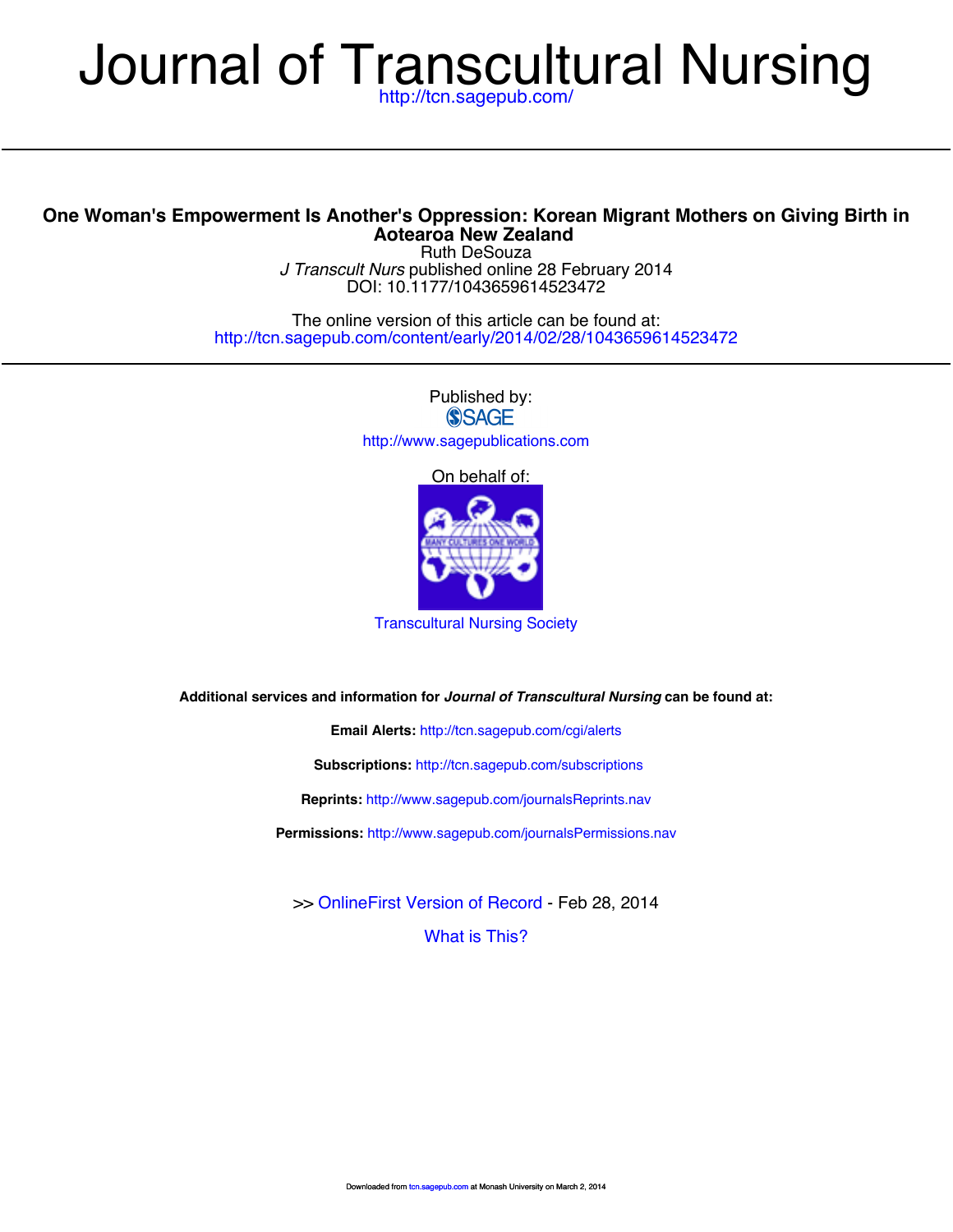# **One Woman's Empowerment Is Another's Oppression: Korean Migrant Mothers on Giving Birth in Aotearoa New Zealand**

Journal of Transcultural Nursing 1–9 © The Author(s) 2014 Reprints and permissions: sagepub.com/journalsPermissions.nav DOI: 10.1177/1043659614523472 tcn.sagepub.com



**Ruth DeSouza, PhD, RN<sup>1</sup>** 

# **Abstract**

**Purpose:** To critically analyze the power relations underpinning New Zealand maternity, through analysis of discourses used by Korean migrant mothers. **Design:** Data from a focus group with Korean new mothers was subjected to a secondary analysis using a discourse analysis drawing on postcolonial feminist and Foucauldian theoretical ideas. **Results:** Korean mothers in the study framed the maternal body as an at-risk body, which meant that they struggled to fit into the local discursive landscape of maternity as empowering. They described feeling silenced, unrecognized, and uncared for. **Discussion and Conclusions:** The Korean mothers' culturally different beliefs and practices were not incorporated into their care. They were interpellated into understanding themselves as problematic and othered, evidenced in their take up of marginalized discourses. **Implications for Practice:** Providing culturally safe services in maternity requires considering their affects on culturally different women and expanding the discourses that are available.

#### **Keywords**

focus group interview, cultural safety, Korean women, maternal, postcolonial, Foucault

A feature of contemporary maternity is the notion that birth can be empowering for women if they take charge of the experience by being informed consumers. However, maternity is not necessarily empowering for all mothers. In this article, I suggest that the discourses of the Pākehā maternity system discipline and normalize culturally different women by rendering their mothering practices as deviant and pathological. Using the example of Korean migrant mothers, I begin the article by contextualizing maternity care in New Zealand and outlining Korean migration to New Zealand. The research project is then detailed, followed by the findings, which show the ways in which Korean mothers are interpellated as others in maternity services in New Zealand. I conclude the article with a brief discussion on the implications for nursing and midwifery with a particular focus on cultural safety.

# **Background**

# *Maternity Care in New Zealand*

The New Zealand health care system is largely publicly funded, comprising 21 District Health Boards that provide services to people and communities. New Zealand was the first country in the world to introduce universal health care in the context of a postdepression welfare state (Sheridan et al.,

2011). Most women (75.3%) elect to have midwifery care through their pregnancy (Ministry of Health, 2007). Midwifery training commenced in 1904, prior to which trained midwives were imported from Britain. The institution of the Midwives Act from 1938 saw free services offered to all women who could receive midwifery care in their homes and in maternity hospitals (Pairman, 2006). However, medicalization, hospitalization, and nursification led to the erosion of midwifery (Stojanovic, 2008). The late 1980s saw legislative changes occur heralding the return of autonomous midwifery practice, differentiated in scope from nursing due to mutually beneficial political lobbying by consumers and midwives. Maternity consumer activists viewed autonomous midwifery practice as a mechanism for gaining increased control over their own birthing (Pairman, 2006). The subsequent passing of the Nurses Amendment Act in 1990 meant that New Zealand women could choose a caregiver (Lead Maternity Carer) who would either coordinate or provide the care they required from early pregnancy to 6 weeks

1 Monash University, Melbourne, Australia

#### **Corresponding Author:**

Dr Ruth DeSouza, School of Nursing and Midwifery (Berwick), Monash University PO Box 1071, Narre Warren Vic 3805, Australia Email: ruth.desouza@monash.edu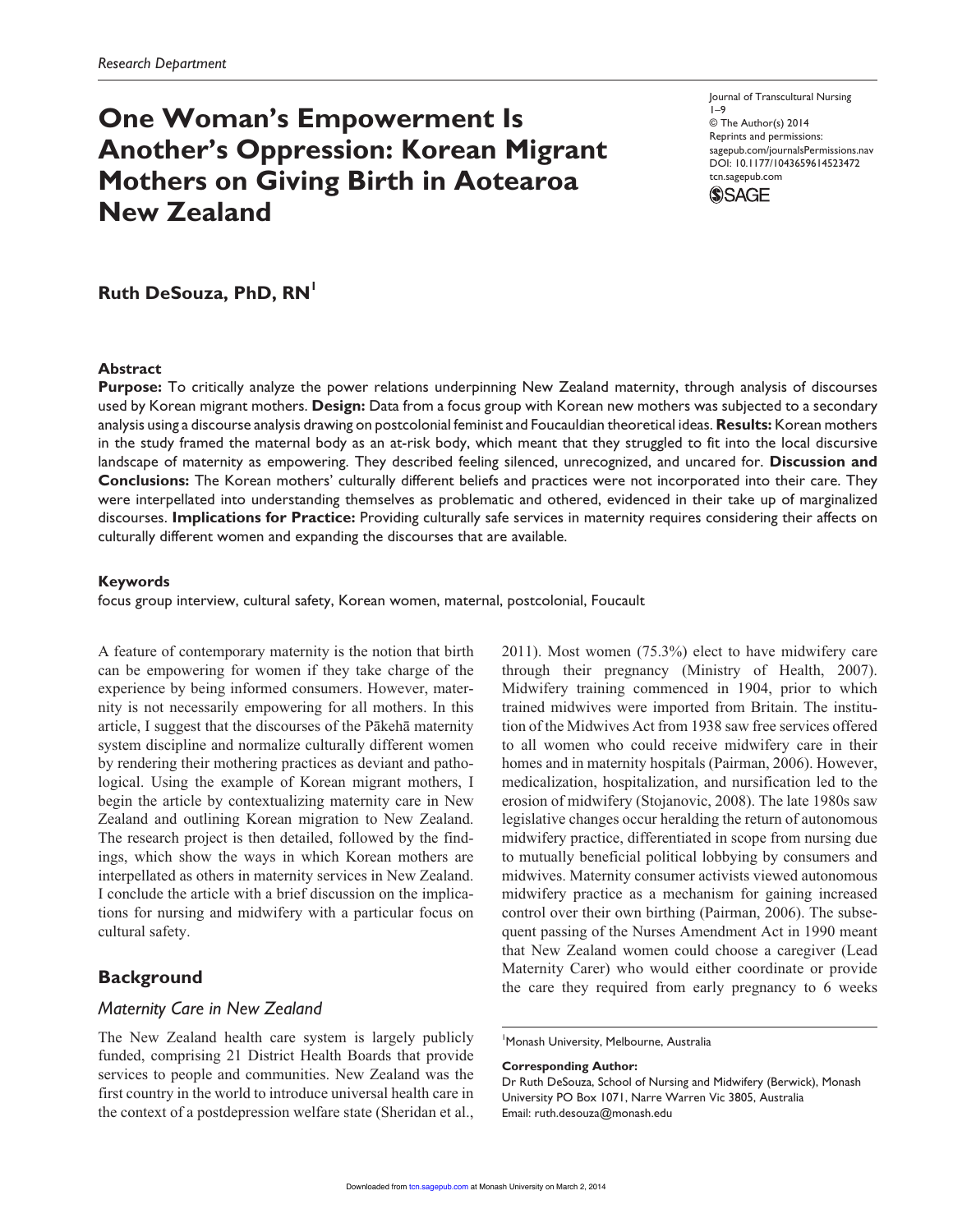postpartum (Pairman, 2006). Direct access to government maternity funding enabled midwives to be self-employed; prescribe; access pathology and radiology services, hospitals, and other birthing facilities; and consult with or refer women to consultant obstetricians (Davis & Walker, 2009). At 6 weeks postpartum, the care of women and their infants is transferred to The Royal New Zealand Plunket Society (Plunket) or Public Health Nurses, who provide screening, surveillance, education, and support to all New Zealand children until the age of 5 years and their families.

# *Korean Migrants in New Zealand*

Migration has played a central role in making New Zealand culturally and linguistically diverse. It has also been fundamental to nation building and imperial expansion in the context of New Zealand as a White settler society. Britain assumed governance of its new colony in 1840 when it signed Te Tiriti O Waitangi/The Treaty of Waitangi with Māori tribes. Ensuing settlers were primarily from Europe and the United Kingdom with Asian and Pacific Island migration marked by exclusionary legislation and discrimination. The year 1987 marked a watershed in New Zealand migration policy with new legislation (prompted by global competition for skilled migrants) broadening the range of migrant source countries and increasing the numbers of Asians (Bartley, 2004; Bartley & Spoonley, 2004; Bedford, 2003). The new legislation also formalized the country's humanitarian commitment to refugee resettlement and saw refugees from Africa, the Middle East, South East Asia, and Eastern Europe make New Zealand their home.

The 1987 migration policy favored migrants who had venture capital and had professional, technical, and entrepreneurial skills and led to a dramatic increase in Korean migration. Where in 1986 the Korean population in New Zealand consisted of 369 people; by 2006 it was almost 70 times larger with 28,434 people (Department of Labour, 2006). Koreans were the 10th largest ethnic group in New Zealand in the 2006 Census (Morris, Vokes, & Chang, 2007). However, unlike Hawaii and Los Angeles, where Korean migration extends to eight or more generations, Koreans represent a new migrant community in New Zealand.

More than half of all Koreans live in Auckland and Christchurch, and half of its population are 24 years of age or less (Chang, Morris, & Vokes, 2006). Of all Koreans in the country, 94% were born outside New Zealand, and 87% have lived in New Zealand for less than a decade (Chang et al., 2006). Koreans have founded churches, associations, language schools, and a range of media including three Korean language newspapers, two magazines, three radio stations, and one TV network (Kim & Starks, 2005). In 2001, more than half of all Korean immigrants in New Zealand described being regular churchgoers, with most identifying as Christian

(Dunstan, Boyd, & Crichton, 2004). Migration has resulted in a decline in socioeconomic status for many Koreans in New Zealand, who experience the highest levels of unemployment (57%), underemployment, and the second lowest level of personal median income, at \$5,300 per annum (Department of Labour, 2006). Chang et al. (2006) attributes this decline for Koreans to poor English language proficiency combined with an inability to find equivalent senior managerial and technical positions to those they had in Korea, resorting to underemployment in small-scale businesses such as grocery shops and restaurants primarily serving their own communities.

# **The Study**

Discourse analysis was used to analyze the power residing in discourse and to consider the ways in which nurses are engaged in power techniques and social regulation using Foucault's conceptualization of modes of power. Discourse analysis refers to a number of qualitative, language-focused approaches concerned with analyzing talk, text, and other signifying practices (Malson, 1998). Although discourses often appear coherent, solid, and stable, "discourse analysis aims to deconstruct the relations, conditions and mechanisms of power and identify the production, practices and conditions through which discourses emerge" (Green & Sonn, 2006, p. 383). In the wake of postcolonial theory, discourse analysis in a White settler society such as New Zealand must consider the cultural hegemony of European knowledges and the epistemological value of subjugated knowledges (Gandhi, 1998).

# *Design/Method*

Poststructural and postcolonial theories were used as a theoretical lens through which to conduct a secondary analysis on empirical data from a focus group with Korean mothers. The data were part of a larger Families Commission study (DeSouza, 2006) that was jointly undertaken with The Royal New Zealand Plunket Society (Plunket). Five ethnocultural groups of new mothers (including Korean) were interviewed about their maternity experiences. Mothers who were migrants and who had given birth to healthy babies within the previous 12 months were selected to participate. Ethics approval was received from both the AUT Ethics committee and the Plunket Ethics Committee.

## *Recruitment*

Plunket nurses selected women to take part who had identified as Korean. Information sheets and consent forms were provided in Korean and the former was posted to the mother, who was given 2 weeks to consider the invitation. Plunket volunteers fund-raised to provide child care and transport for the w[omen taking](http://tcn.sagepub.com/) part in the focus groups.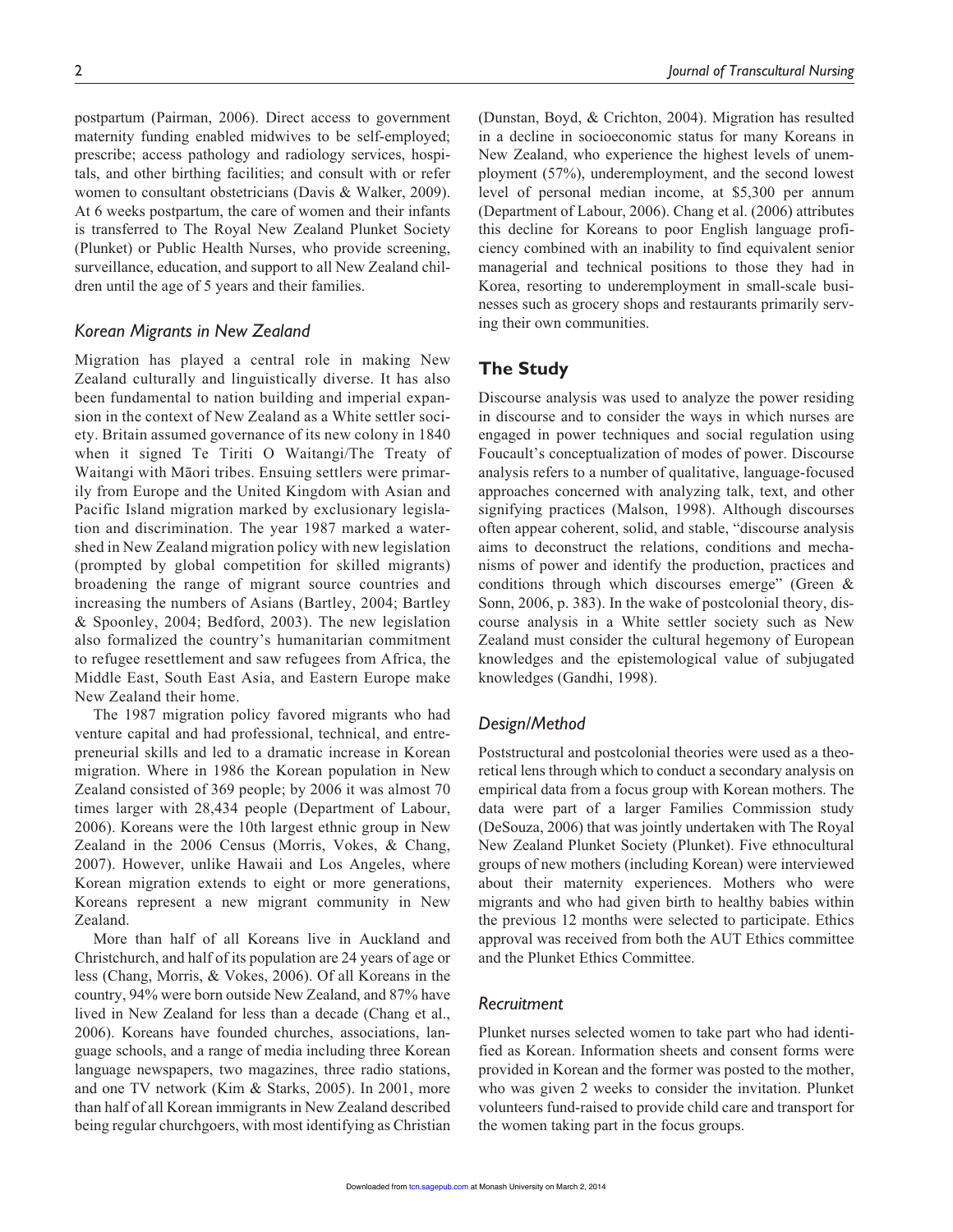# *Data Collection*

Focus groups were selected as a method for data collection for theoretical, practical, and therapeutic reasons. Theoretically speaking, focus groups are compatible with discourse analysis because texts are viewed not as a reflection of "true" experience (Scott, 1991) but of the discourses available in the social, cultural, and historical context of the speakers (Gavey, 1989). Practically, groups allowed access to large numbers of women, and talking with other women about their experiences also offered therapeutic benefits for the participants. Drawbacks to using focus groups included having to manage dominant voices so they did not prevent quieter members from being heard or influence the contributions of others (Krueger & Casey, 2008). Two highly skilled group facilitators conducted the Korean focus group in the Korean language. The focus group discussion was recorded and transcribed, then translated into English and verified by an independent translator. The eight Korean participants included (all names are pseudonyms)—Mee-Young, Ji-Eun, Jung-Ja, Young-Ja, Young-Mee, Mee-Sook, Young-Hee, and Yoon-Mee—who were aged between 29 and 34 years. They had lived in New Zealand for between 1 year and 5 years; and six of the eight women were first time mothers. One woman had her first baby in Korea and another woman had two of her three children born in Korea. The mothers all had undergraduate qualifications and were employed in roles including receptionist, office worker, and teacher and two were self-employed prior to the birth of their babies. The Korean participants had migrated primarily for their husband's work and one woman had migrated for her children's education.

# *Data Analysis*

Once the speech in the focus group discussion was converted into written text, I attempted to identify speaking positions and relations of power in common with a discourse analytic approach (Parker, 1999). I noted how Korean mothers operated in and against discursive constructions promulgated by health professionals (midwives and nurses), paying particular attention to power relations and how the Korean mothers described their resistance to these. In particular, I was interested in the way in which the women spoke about the embodied experiences of becoming pregnant, labor, delivery, and the postpartum period and how they established and negotiated their relationships with health providers.

# *Secondary Analysis*

The desire to undertake a secondary analysis reflected different audiences, theoretical modes, and methodologies. Although the aim in the original research report (DeSouza, 2006) was to describe and inform, the purpose of the secondary analysis was to scrutinize the discourses applied by

# *Rigor and Validity*

mothers who were very happy.

Building confidence in a study is difficult when there is an array of discourse analytic approaches and many readings are possible without claims of absolute truth (Powers, 2001). Nairn (2003) proposes several ways for making a discourse analysis rigorous. First, prefacing the perspective or locations that shape ones analysis and providing "a clear analytic path" (p. 29) that can be scrutinized. Nairn proposes that this path should have three key components: a clear theoretical rationale, the inclusion of analyzed data, and connecting analyses with literature and research. Nairn concludes that analysis itself is a construction of the social world, and therefore, validation by people who are engaged or have expertise in the area can be considered adequate if, through the authority of the reading, the text is viewed as comprehensive and compelling.

of maternity care in New Zealand in contrast with White

# **Findings**

# *Centrality of Biomedicine*

Korean women saw biomedicine as having a central role in ensuring their own well-being and that of their baby. Careful surveillance through reproductive technologies provided them with knowledge of the health of their baby.

Overall, I was anxious throughout my pregnancy because of my age. I was worried my baby could be abnormal. Here, everyone assumes that everything will be okay. That was what made me uneasy. (Young-Ja)

Young-Ja's concern that her age predisposes her to increased risk of having a disabled child is exacerbated by the apparent lack of concern of her health care team. The reification of age-related risk is a technique of government that enlists women to become self-regulating and self-disciplining (Weir, 1996). Feminists and ethicists support the availability of screening and testing technologies to test for impairment, on the grounds of enhancing choice and control for women. However, the emerging relation between pregnant women and reproductive technologies is also biopolitical, a calculated mode of influence that constitutes impairment through such practices (Tremain, 2006).

This relation can be seen in the following account, where Ji-Eun relies on empirical and visual technologies and also perceives health personnel as being too relaxed and casual, although the midwife is positioned as a gatekeeper who preve[nts access t](http://tcn.sagepub.com/)o services that would provide reassurance: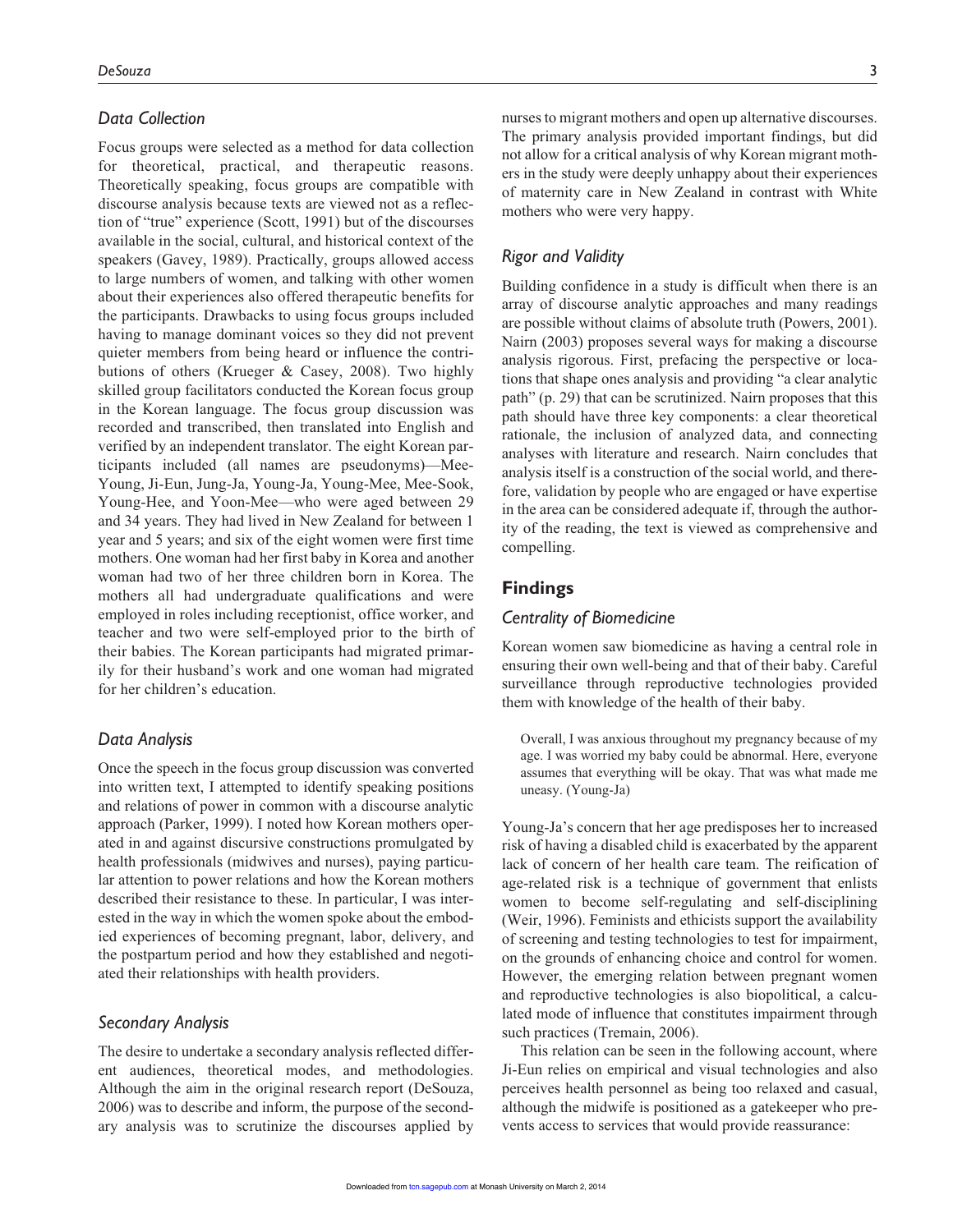I felt something was lacking, as I couldn't help comparing NZ system with the one in Korea. For example in Korea, the motherto-be don't feel anxious because all kinds of test such as ultrasound, a test for the deformation etc. are offered to them, whereas NZ [maternity related medical staff] keeps telling you that "You are healthy . . . don't need to worry . . . the family history is clean . . . etc." This sounds like lip service. . . . I wanted to see the evidence that everything was all right, and not just from the comforting words. I knew that I could have some additional ultrasounds if I willing to pay, but didn't do it as my midwife did not recommend it . . . not just because the cost matters. (Ji-Eun)

In the technologically mediated surveillance of pregnancy, Tremain (2006) suggests that the governing of impairment in utero is connected with the governing of the maternal body. Ji-Eun's account highlights a dialectical process where engaging in the surveillance of her fetus achieves her own surveillance. Her expectation that a repertoire of tests are universally available in Korean institutions and that in New Zealand only inadequate "comforting" words are available reflects the desire for empirical evidence that the baby is healthy (and not disabled). She is able to make political counterdemands and request tests to prove the health of her baby in part due to the state's exercise of biopower (Payne, 2001) explicitly comparing the New Zealand health care system unfavorably against that of Korea. She perceives that similar care or interventions are being withheld from her by the midwife without knowing whether this is institutional practice for the midwife who might be operating within standards: she positions the midwife as powerful and herself as anxious and uncertain. Ji-Eun exercises self-governance in the Foucauldian sense and restricts her own behavior in accordance with the accepted Pākehā norms of "doing" pregnancy, becoming a docile body who falls in line with what her midwife tells her by not bucking the system and requesting further ultrasounds.

The desire for monitoring, surveillance, and intervention is evident in labor too, as seen in Jung-Ja's account where she makes a comparison with what she might experience in Korea:

In Korea, it is said that you report the progress of your contraction to the doctor every several minutes. . . . It could even be done over the phone. Here, I did it with my midwife but it was not very satisfactory. I said to her the gap between each contraction was several minutes so I felt the birth would be very soon, but was only told it would be long time later like tomorrow or the day after tomorrow. Even so, I wanted to go to hospital and wait there but was refused being told that would do nothing but wait. Clever me, I insisted to go to hospital and she had to let me go to hospital. I arrived at the hospital about 12 a.m. to have my first child and my midwife was on her way to go home but changed her trip to hospital as she felt like something might be happening. It (the birth canal) opened by 5 cm as soon as a test was done. Even to know this I had to ask. I had to keep asking to have an idea of the

progress. In Korea, we are kept informed about the progress of the opening. Have all of you been informed? (Jung-Ja)

This excerpt can be read as Jung-Ja expressing a positive norm of going to hospital early and laboring there, but it could also be read as the micro-institutionalization of biomedicine (Morgan, 1998), representing a desire to transfer the power and responsibility for birth to her carer. Jung-Ja must interpret what is happening in her body and has difficulty in knowing whether labor has begun. Her request about the progress of the birth illustrates how the state of labor is not only treated formulaically but must be ascribed by an authority. Jung-Ja constructs the figure of the doctor in Korea as the kindly holder of expert and authoritative knowledge, who can allay fear and demonstrate caring and expertise through careful monitoring of an at-risk body. The medicalization of childbirth is constructed as a benevolent process, and Jung-Ja's take up of associated personal disciplinary practices invokes fear for the well-being of both her unborn baby and herself. Although the midwife contradicts Jung-Ja's felt experience, Jung-Ja exercises her own agency and insists on being allowed to go to hospital, and the midwife concedes.

Anatomo-politics<sup>1</sup> offers subject positions that assist women to judge their performance through the quantification of norms (Payne, 2001). The quantifiable nature of labor that is associated more usually with biomedical discourses is evident in Jung-Ja's account, where numbers rather than sensations are used to evaluate the stage of labor. Cervical dilation is valorized as an indicator for arrival at hospital, over women's own perceptions of their pregnancy and labor. The issue of when to come to the hospital highlights a gap between the needs of women in labor and the hospital (Armstrong, 2003). Jung-Ja's desire to come to hospital (too early) because of the timing of her contractions might not be well received by hospital staff who view women who are not "in labor" as making illegitimate demands and crowding the space. The role of the Lead Maternity Carer becomes one of "translation," to decipher/read the events that are inscribed in the mother's body.

The inability to get one's needs met leads to finding ways to get one's needs met outside the system:

The Internet helped me very much. I joined an Internet café for pregnant [Korean] women and nursing mums. There were so many tests over in Korea, such as amniotic fluid test, which made me feel very envious. Here in NZ there are no tests we can have. Even having an ultrasound is very hard. So I arranged it by myself, as I wanted to see the baby very much. The Korean [system] offers so many detailed tests so the mums can feel relaxed whereas I in NZ was anxious throughout the whole pregnancy. (Young-Mee)

Young-Mee constitutes and structures her pregnancy experience through biomedical discourses and challenges midwifery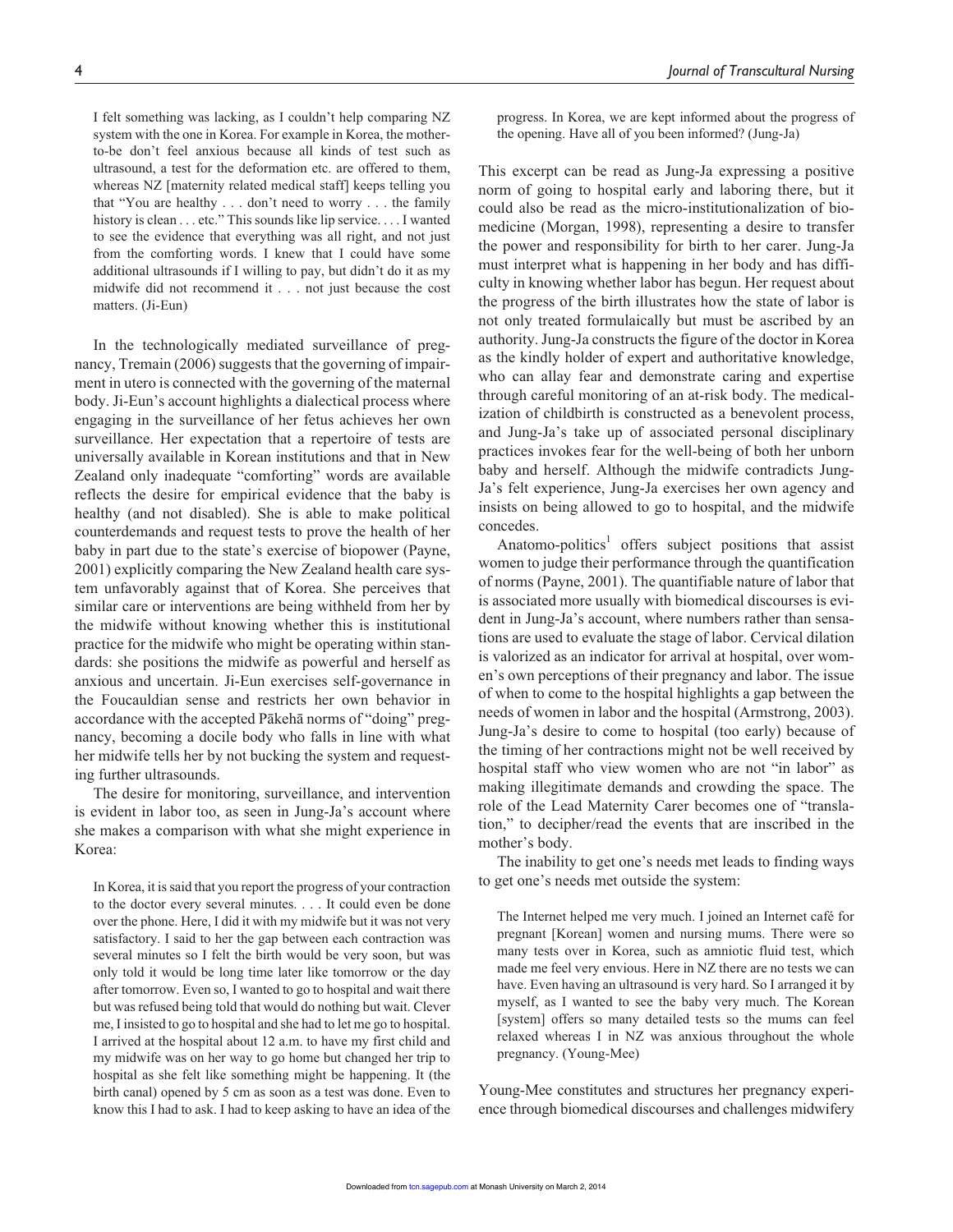rebuffs to her requests. Her discursive resistance is seen in her quest for an alternative space to talk with other Korean women who might support her beliefs. The Internet provides a space for people to do things that they might not be able to do before and can be empowering (Tang, 2010); people with marginalized identities can share their experiences and reduce their isolation, information can be exchanged, and monopoly of health professionals over knowledge can be challenged. Being able to share one's feelings and receiving emotional support and a sense of solidarity can help with managing a crisis. Consulting a variety of information sources is considered a beneficial subject position; in that health workers and other service providers can support the desire for knowledge and information (Geiger & Prothero, 2007). However, Young-Mee's actions to get her own needs met outside the system appear less to be about wanting to engage and more a response to her perception that limited help and support are available. Her desire to see the baby through the ultrasound is a way of obtaining some certainty about the baby's health and integrity.

#### *Being a Problem*

Participants were interpellated into understanding themselves as problematic and othered, through a process where their legitimacy to birth in New Zealand was questioned. They perceived that they were viewed as illegitimate migrants trying to attain citizenship through childbirth rather than recognized as middle class with citizenship status, even though from January 1, 2006, children born in New Zealand could only acquire New Zealand citizenship at birth if at least one of their parents was a New Zealand citizen, or was entitled to be in New Zealand in terms of the Immigration Act 1987 (Department of Internal Affairs, n.d.). Young-Mee articulates this connection between sociological and psychological devaluing:

Later on, my midwife told me to wash myself but I was so distressed that I just sat down. At that time, the maternity ward was full of foreign mothers whose sole purpose for coming to New Zealand was to give birth. I don't recall it too well, but the foreign mothers-to-be were put together in one room. I made it clear that I did not come [to New Zealand] only to give birth but the doctor seemed to treat me as if I did. The doctor had not stitched me up properly so I suffered greatly since then. I still remember the doctor's face. Anyway, I was treated improperly and had to wait a long time, and the suture was carelessly done. (Young-Mee)

In this excerpt, Young-Mee is not offered assistance to bathe but "told" to bathe; however, her distress prevents her from carrying out the instruction. In her account, Young-Mee does not explicate where the "foreign mothers" are from but perceives that she is given the same (poor) standard of care that they receive. The act of putting the "foreign mothers" together could be read as corralling or quarantine, that is, practices of separation and demarcation that function to impose order amidst unpredictability (Douglas, 2002).

Similarly, the qualitative difference in care received is noted by Young-Ja:

Well . . . I was happy because it was my baby and I liked NZ as its environment was very good and relaxed with beaches everywhere. . . . Just the attitudes toward Asians. . . . That's the problem. . . . Maybe it was because of the foreign mothers whose only intention to come to NZ is to give birth, but we were given the cold shoulder. The feeling was disdainful although not the language itself . . . it was offending. (Young-Ja)

Despite experiencing "a cold shoulder" (intentionally cold or unsympathetic treatment, a nonverbal action where a person is ignored), Young-Ja is pragmatic, she weighs up the pros and cons of being in New Zealand and is happy with the environment, but remains concerned about how Asians as a group are treated.

Young-Ja and Young-Mee are engaged in a struggle over representation, where they try to resist being interpellated as interlopers who have come to New Zealand to have babies. They experience being devalued as an economically unproductive "other," who is seen as a liability (Stratton & Perera, 2009). The dominant response to otherness is normalization, and there are specific sites of Pākehā culture and tradition where the Korean mothers experience normalizing practices.

Normalizing practices in New Zealand extend to the expectation of mobilization and the Pākehā practice of "rooming in," where the mother is expected to take on mothercraft skills so that she can become increasingly independent, and go home ready to engage in full-time care of the baby, especially if she has had a baby before:

Also, my vaginal area was swollen and I could not sit because of the stitch, which made me not able to change the nappies and caused dizziness. I rang the bell to call the nurse, and when the nurse came, she sounded annoyed and sarcastically asked me "if this was my first child and why I acted like it when it was my second one." I understand that there were a lot of people, but from the way the nurse was treating the Kiwi lady opposite me, I felt very mistreated as I could sense the differences in her attitude. (Young-Ja)

Young-Ja's account highlights how difference is equated with deficiency. In being unable to act independently, her request for assistance and discomfort is denigrated. She perceives the nurse as angry at being interrupted from her "real" work and sarcastic and disbelieving about Young-Ja's need for help. There is an expectation that as a multigravida, she should know better. Young-Ja gives the nurse the benefit of a doubt, noting that the nurse has other mothers to care for, but is herself unconvinced by the explanation, given the nurse's warmer treatment of a Pākehā room-mate.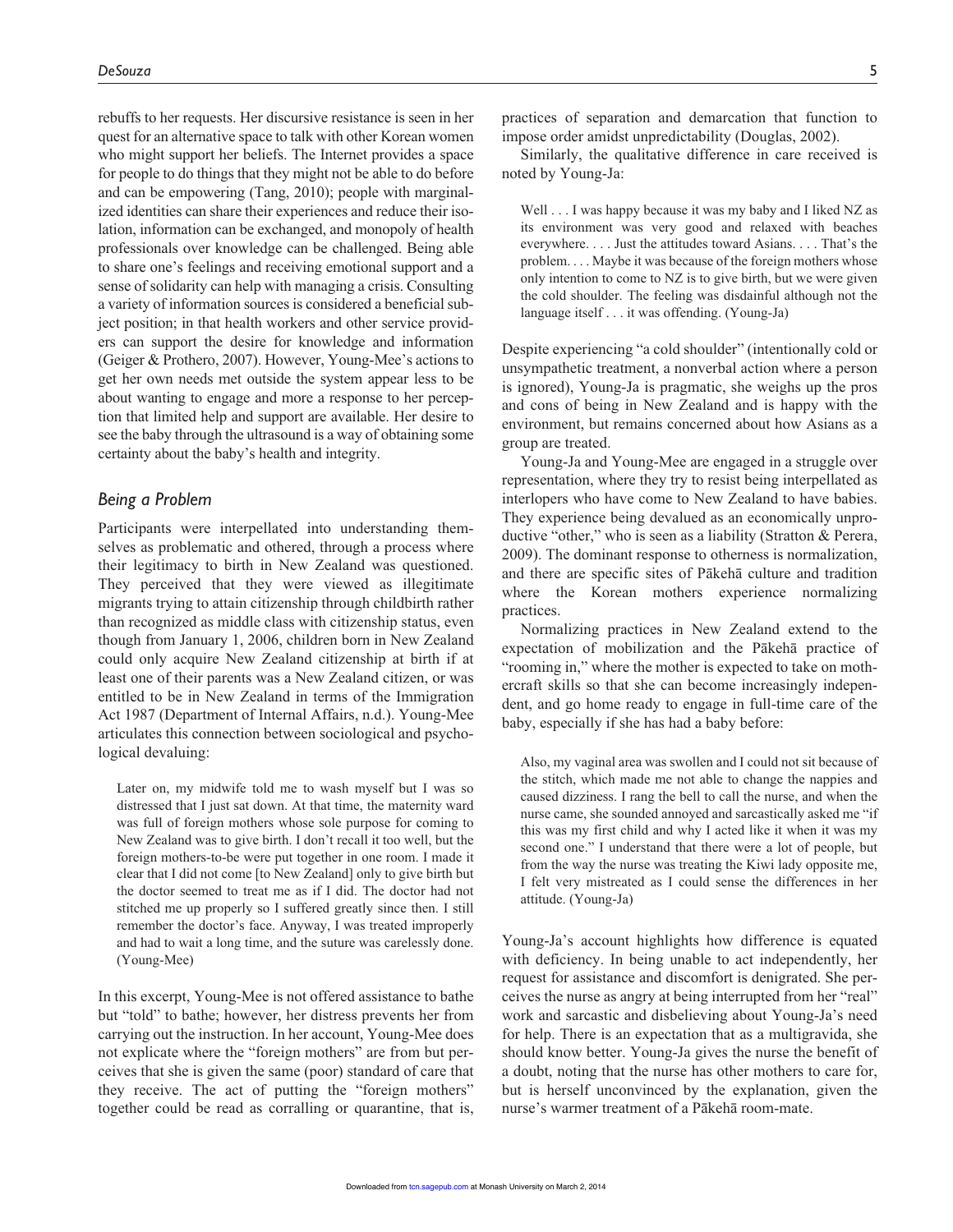# *Deviant Practices*

The space of the maternity ward is a contested site, where maternity discourses about what constitutes a healthy environment (in this case fresh air and sunshine) are in tension with the desire to keep warm to prevent subsequent illness.

I said I wanted to go home, as nobody was available to help me. The nurse's care was only limited to looking after the baby when I was eating. Isn't it chilly even in December? It was cold for me as the windows right next to me were open. But my attempt to shut the window ended up with a grumbling nurse opening it again while I took a short break. When I said I felt chilly she only gave me another sheet. (Another participant: But in our culture, no windows should be open after you give birth!) Over by the window, Kiwi mothers in the Maternity ward were wondering around in bare feet wearing only a gown and eating apples, which was absolutely impossible for us . . . (Other attendee: Our body wouldn't allow us to do that!) The draught kept on coming so I decided to go home. I could manage some Seaweed Soup . . . but the Kiwi [hospital] food did not suit me. Since then, I haven't been well. (Mee-Young)

Mee-Young's narrative constitutes an example of how prevailing discourses about Western maternity (such as the healing properties of fresh air and rooming in) create "truths" about Korean women as mothers that have an impact on how they see and experience themselves. Mee-Young notes that the Pākehā cultural traditions and food are in direct contrast with her own needs. The fight for the control of the hospital environment is evident here. The closed window representing her need for warmth is seen as a threat and highlights the continuing relevance of germ theory, where ventilation and fresh air keep a space healthy. The easy mobilization of barefoot Pākehā women reinforce the universalized framing of birth as a natural event that requires a rapid resumption of old roles and the incorporation of new roles. Mee-Young decides to go home sooner than indicated, feeling unsupported by the system, which does not respond to her needs and that is limited to the baby's needs.

Food as a site for the disciplining and normalization of maternal subjectivity is evident in the following excerpt as well.

I'm not picky with food and I still enjoyed food even after giving birth. The Kiwis said that the food had all the nutrition, but the portion was too small for me. Kiwis probably eat the same thing, but how would I produce milk with a portion like that? They gave me the same amount of food (it was sort of watery . . .) as if I was an ordinary person, and it wasn't quite enough. I couldn't bring my own food under the circumstances, and didn't want to bother the other mums with the smell of my own food—when I had my first child, the nurse had told me off for the smell. In both children's birth, I had to share a room with another mother, as there were too many patients, and the midwives showed an obvious sign of dislike. They even said to me if I had "brought fish." This experience after my first child put me off from bringing food again—this is why I was hungry. (Young-Ja)

The lack of acknowledgement of the special status of the new mother is represented in the small size and the perceived poor quality of the portion. Young-Ja is concerned whether it will allow her to adequately feed her baby. Her perception is that she is being fed as if she were an "ordinary" person rather than the special mother that she has become. Her agency to meet her own needs is limited by there being no option to bring her own nutritious food to the ward because of previous negative verbal and nonverbal feedback about the odor of her food. Young-Ja exercises vigilance with regard to her own behavior, monitoring whether what she does fits the norm, and thus that regulation becomes selfregulation as Young-Ja subjects herself to an internalized surveillance. Ong (1999) observes that smells, although invisible, cannot be physically contained in the way that bodies can, so the smells of one's humanity have to be erased as a measure of cultural citizenship.

# **Discussion**

Language and discourse bring into being and normalize particular versions of the world and relations of power between social institutions and actors. The findings show that there is a discursive gap between the ways in which health professionals and migrant Korean women in this study understand maternity. Midwifery discourses position birth as natural and the maternal subject as physically capable of caring for her baby from the moment it is born, requiring minimal intervention and protection. The maternal body is represented as strong and capable for taking on the tasks of motherhood. In contrast, many of the Korean women in this study discursively positioned birth as a process that made the body vulnerable, requiring careful surveillance and monitoring and a period of rest and nurturing before the new mother could take on new or additional responsibilities.

Korean mothers drew on two main discourses with which they understood their experience of maternity. They framed the maternal body as a body at risk (Mahjouri, 2008) through biomedical discourses, and the maternal body as vulnerable and in need of special care through traditional cultural discourses. These discourses collided with midwifery, nursing, and Western liberal feminist<sup>2</sup> discourses in the New Zealand maternal system. Practices based on a dominant discourse of birth as a normal physiological event and neoliberal<sup>3</sup> discourses of productive subjectivity created a gap not only between what Korean women expected in maternal services and the care their received but also a gap in what they saw Pākehā women receiving compared with themselves. As racialized maternal subjects, Korean women's bodies were subject to modes of governing that were both empowering and normalizing. However, they experienced these modes as disempowering because they were not defined in their uniqueness and particularity, but in relationship with technical kn[owledges d](http://tcn.sagepub.com/)eployed by nurses and midwives, and the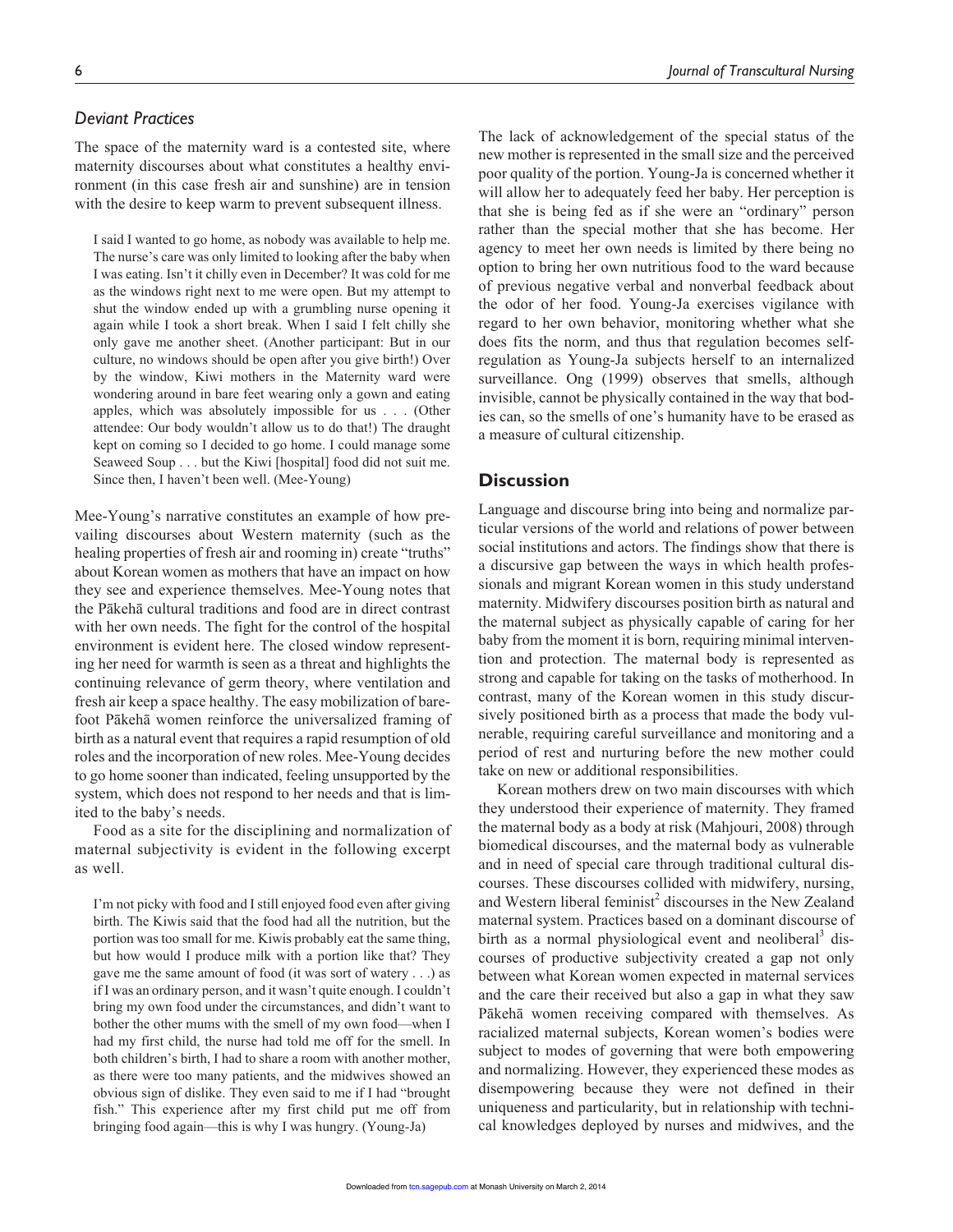mothers were made to regulate themselves accordingly. These Western maternity discourses incite disciplinary and normalizing processes for Korean women as maternity is presented in moral terms. Failing to perform practices (such as rooming in, becoming independent) or performing them differently results in the women being ascribed with deviancy. Normalizing practices function to reduce the gap between the "foreignness" and dependence of mothers and the required norms and provoke self-regulation. Ultimately, becoming a Pākehā mother is a subject position that is unavailable to Korean mothers, and they are made indistinguishable from less desirable racial others despite their citizenship status. These processes have two key impacts. First, Korean women experience a differential quality of care, which contributes to dissatisfaction with their maternal experiences. Second, nursing and midwifery reproduce detrimental practices associated with colonial and assimilatory discourses.

# **Implications**

The maternity experiences of migrant women are worthy of scholarly, policy, and clinical attention given that most migrants are of childbearing age. This article enriches the literature on maternity and migration by illustrating how social dynamics and discourses produce distress and influence the differential quality of health services delivered to some groups. The findings must be considered in the context of colonization and exclusionary migration legislation, which are the historical antecedents of current inequities in the New Zealand health care system. Cultural safety has been a part of the nursing curriculum since 1990 in New Zealand; however, little is known about its effectiveness with non-Māori populations. I conclude this article by advancing moves that facilitate the kinds of outcomes and transformation that nurses and midwives hope cultural safety can provide. Cultural safety typically requires reflecting on one's practice, values, and assumptions (Browne et al., 2009) to challenge the status quo and make institutions more inclusive (Ng, 1995). However, to make such reflection practically available would require greater support in the harried and demanding health contexts in which nurses and midwives are situated. Strategically transforming nursing and midwifery practice to produce equitable outcomes would require that reflection becomes less an individual process undertaken by a nurse or midwife to change understanding and practices, to a collective examination of the social and political factors that produce knowledge and practices. Nursing and midwifery leaders need to create spaces where uncertainty can be explored to develop "a more human and emotional investment to connect successfully with those whose world differs from one's own" (Kai, Beavan, Faull, Dodson, & Gill, 2007, p. 1772). Such spaces could support collective dialogue so that nurses could work together to enact their collective values and recognize that their practice is embedded within a broad sociopolitical context, where they are implicated in power relations that might do the very opposite of what they hope for (Varcoe, Rodney, & McCormick, 2003).

# **Conclusion**

This article has examined how the insertion of culturally different women into the Pākehā maternal system and its discourses incites disciplining and normalizing processes that render cultural practices deviant and pathological. South Korean migrant mothers in this study took up biomedical discourses with respect to delivering a baby, viewing associated technologies of the self such as being monitored and surveilled as empowering. They experienced the contemporary Western ideals of maternal independence and autonomy as coercive in the context of their culturally different framing of the maternal body as vulnerable. This article shows how nursing and midwifery knowledges produce subjectification into particular kinds of racialized and gendered subjects. These knowledges are linked with colonial legacies and assimilatory discourses that circulate in postcolonial institutions that work to maintain the hegemony of Pākehā discourses and the othering of other mothers. Creating spaces for collective dialogue where practices can be grounded in a broader sociopolitical context could resource nurses to adequately respond to difference and support the aspiration for empowering outcomes for all mothers.

#### **Acknowledgment**

I am grateful to The Plunket Society, Hyeeun Kim and Catherine Hong for their assistance with data collection. This article was accepted under the editorship of Marty Douglas, PhD, RN, FAAN.

#### **Declaration of Conflicting Interests**

The author(s) declared no potential conflicts of interest with respect to the research, authorship, and/or publication of this article.

# **Funding**

The author received a New Zealand Families Commission Grant for undertaking the original research this article draws on (13/06).

#### **Notes**

1. Technologies of power are the diverse strategies that shape individuals' conduct and "submit them to certain ends or domination" (Foucault, 1988, p. 18). Foucault defined biopower as focused on the control and management over life in contrast with sovereign power, which operated through the threat of death (Foucault, 2004). Biopower evolved into a bipolar technology, made up of anatamo-politics and biopolitics. Anatamo-politics is a type of power relation where individual human anatomical bodies/subjects are made docile through discipline within institutions. Biopolitics refers to a biological and political notion of population, where power is focused on the population or species [body throug](http://tcn.sagepub.com/)h interventions and regulations.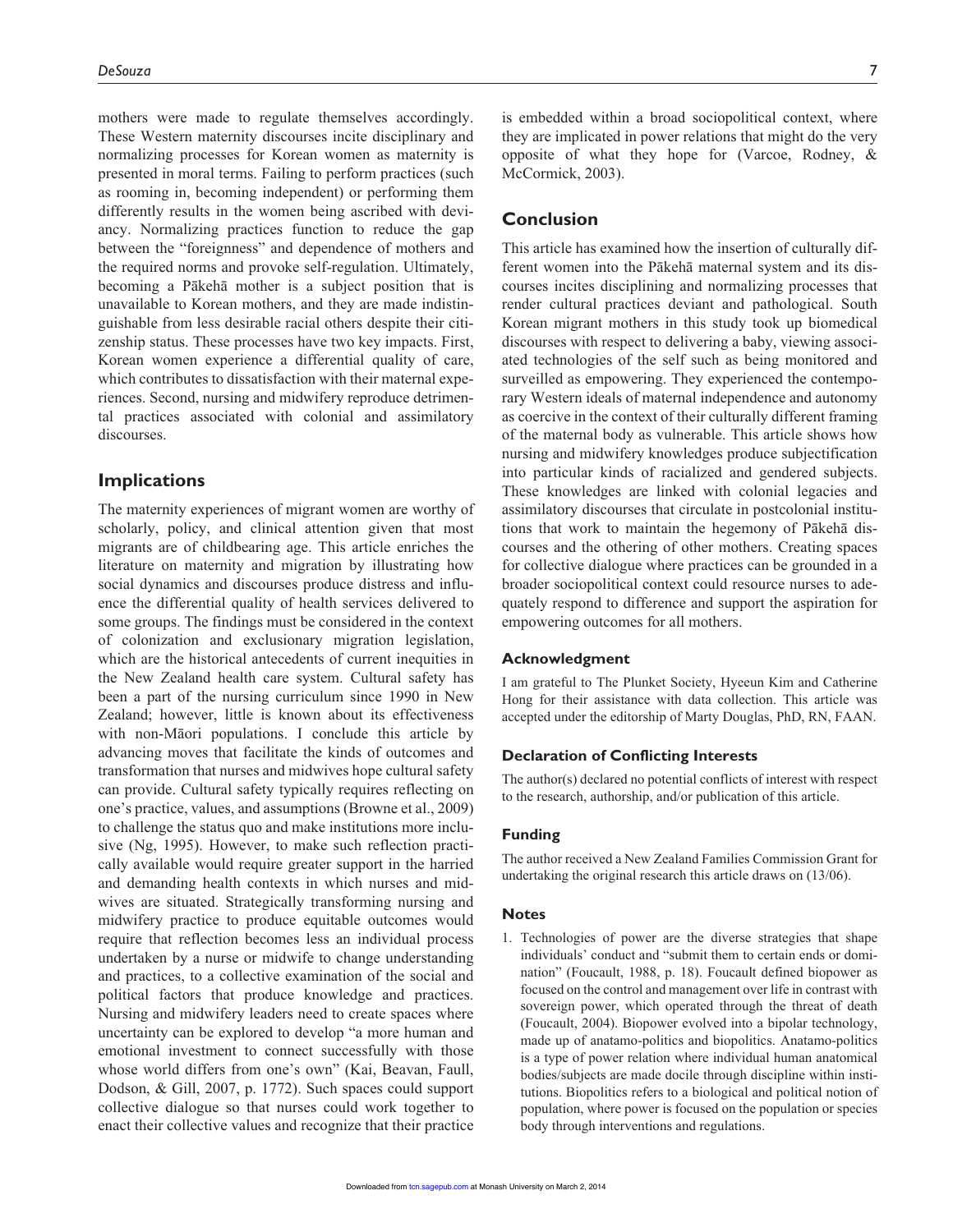- 2. Liberal feminist discourses mobilize concepts such as empowerment, choice, and control to decolonize patriarchal practices of maternity. They produce a universal maternal subject who claims her individual rights. However, understandings of social class, ethnicity, race, and culture can be obscured (Ringrose, 2007).
- 3. An assemblage of ideas constitute the category of neoliberalism, which can be categorized roughly into four with their own methodological, epistemological, and ontological differences (Springer, 2012): Neoliberalism as an ideological hegemonic project, neoliberalism as policy and program, neoliberalism as state form, and neoliberalism as governmentality. These understandings of neoliberalism are often merged in scholarship. Springer advocates for a discourse approach where political economy and poststructuralist approaches are merged, avoiding the privileging of "top-down" Marxist ideological hegemony understandings, or "bottom-up" poststructuralist governmentality notions. Therefore, viewing neoliberalism as a process that circulates through the discourses it supports, for example, that of the informed consumer or productive subject. Neoliberalism can be understood as a discourse because neoliberal subjectivation works on individuals who are subjected to relations of power through discourse (Foucault, 1982).

#### **References**

- Armstrong, E. M. (2003). Lessons in control: Prenatal education in the hospital. In P. Conrad & V. Leiter (Eds.), *Health and health care as social problems* (pp. 267-294). Lanham, MD: Rowman & Littlefield.
- Bartley, A. (2004). Contemporary Asian migration to New Zealand: Challenging the "Settler" paradigm. In P. Spoonley, C. Macpherson, & D. Pearson (Eds.), *Tangata, tangata: The changing ethnic contours of New Zealand* (pp.157-173). Palmerston North, New Zealand: Dunmore Press.
- Bartley, A., & Spoonley, P. (2004). Constructing a workable multiculturalism in a bicultural society. In M. Belgrave, M. Kawharu, & D. V. Williams (Eds.), *Waitangi revisited: Perspectives on the Treaty of Waitangi* (2nd ed., pp. 136-148). Auckland, New Zealand: Oxford University Press.
- Bedford, R. (2003). *New Zealand: The politicization of immigration*. Retrieved from http://www.migrationinformation.org/ Profiles/print.cfm?ID=86
- Browne, A. J., Varcoe, C., Smye, V., Reimer-Kirkham, S., Lynam, M. J., & Wong, S. (2009). Cultural safety and the challenges of translating critically oriented knowledge in practice. *Nursing Philosophy*, *10*, 167-179.
- Chang, S., Morris, C., & Vokes, R. (2006). *Korean migrant families in Christchurch: Expectations and experiences*. Wellington, New Zealand: Families Commission.
- Davis, D. L., & Walker, K. (2009). Case-loading midwifery in New Zealand: Making space for childbirth. *Midwifery*, *26*, 603-608.
- The Department of Internal Affairs. (n.d.). *Changes to citizenship by birth in New Zealand from 2006: Frequently asked questions*. Retrieved from http://www.dia.govt.nz/diawebsite.nsf/ wpg\_URL/Services-Citizenship-Changes-to-Citizenshipby-Birth-in-New-Zealand-from-2006-Frequently-Asked-Questions?OpenDocument
- Department of Labour. (2006). *Skilled migrants in New Zealand: A study of settlement outcomes*. Wellington, New Zealand: Author.
- DeSouza, R. (2006). *New spaces and possibilities: The adjustment to parenthood for new migrant mothers*. Wellington, New Zealand: Families Commission.
- Douglas, M. (2002). *Purity and danger: An analysis of concept of pollution and taboo*. Oxon, England: Routledge.
- Dunstan, S., Boyd, S., & Crichton, S. (2004). *Migrants' experiences of New Zealand*. Retrieved from http://www.immigration.govt.nz/ NR/rdonlyres/257DBD3C-E649-4E31-9A4B-F8F61173CF44/0/ LisNZPilotSurveyReportMarch2004.pdf
- Foucault, M. (1982). The subject and power. In H. L. Dreyfus & P. Rabinow (Eds.), *Michel Foucault: Beyond hermeneutics and structuralism* (pp. 208-226). Brighton, England: Harvester.
- Foucault, M. (1988). Technologies of the self. In L. H. Martin, H. Gutman, & P. H. Hutton (Eds.), *Technologies of the self* (pp. 16-49). Amherst: University of Massachusetts Press.
- Foucault, M. (2004). Right of death and power over life. In N. Scheper-Hughes & P. I. Bourgois (Eds.), *Violence in war and peace* (pp. 79-83). Malden, MA: Blackwell.
- Gandhi, L. (1998). *Postcolonial theory: A critical introduction*. Crows Nest, New South Wales, Australia: Allen & Unwin.
- Gavey, N. (1989). Feminist postructuralism and discourse analysis: Contributions to a feminist psychology. *Psychology of Women Quarterly*, *13*, 459-475.
- Geiger, S., & Prothero, A. (2007). Rhetoric versus reality: Exploring consumer empowerment in a maternity setting. *Consumption Markets & Culture*, *10*, 375-400.
- Green, M. J., & Sonn, C. C. (2006). Problematising the discourses of the dominant: Whiteness and reconciliation. *Journal of Community & Applied Social Psychology*, *16*, 379-395.
- Kai, J., Beavan, J., Faull, C., Dodson, L., & Gill, P. (2007). Professional uncertainty and disempowerment responding to ethnic diversity in health care: A qualitative study. *PLoS Medicine*, *4*, 1766-1775.
- Kim, J., & Starks, D. (2005). Language diaries: A case study of language use in the New Zealand Korean community. In A. Bell, R. Harlow, & D. Starks (Eds.), *Languages of New Zealand* (pp. 343-369). Wellington, New Zealand: Victoria University Press.
- Krueger, R., & Casey, M. (2008). *Focus groups: A practical guide for applied research*. London, England: Sage.
- Mahjouri, N. (2008). Techno-maternity: Rethinking the possibilities of reproductive technologies. *Thirdspace: A Journal of Feminist Theory & Culture*, *4*(1). Retrieved from http://journals.sfu.ca/thirdspace/index.php/journal/article/viewArticle/ mahjouri
- Malson, H. (1998). *The thin woman: Feminism, post-structuralism, and the social psychology of anorexia nervosa*. New York, NY: Routledge.
- Ministry of Health. (2007). *Notice pursuant to Section 88 of the New Zealand Public Health and Disability Act 2000*. Wellington, New Zealand: Author.
- Morgan, K. P. (1998). Contested bodies, contested knowledges: Women, health, and the politics of medicalization. In S. Sherwin (Ed.), *The politics of women's health: Exploring agency and autonomy* (pp. 83-121). Philadelphia, PA: Temple University Press.
- Morris, C., Vokes, R., & Chang, S. (2007). Social exclusion and church in the experiences of Korean migrant families in Christchurch. *Sites: A Journal of Social Anthropology and C[ultural Studie](http://tcn.sagepub.com/)s*, *4*(2), 11-31.